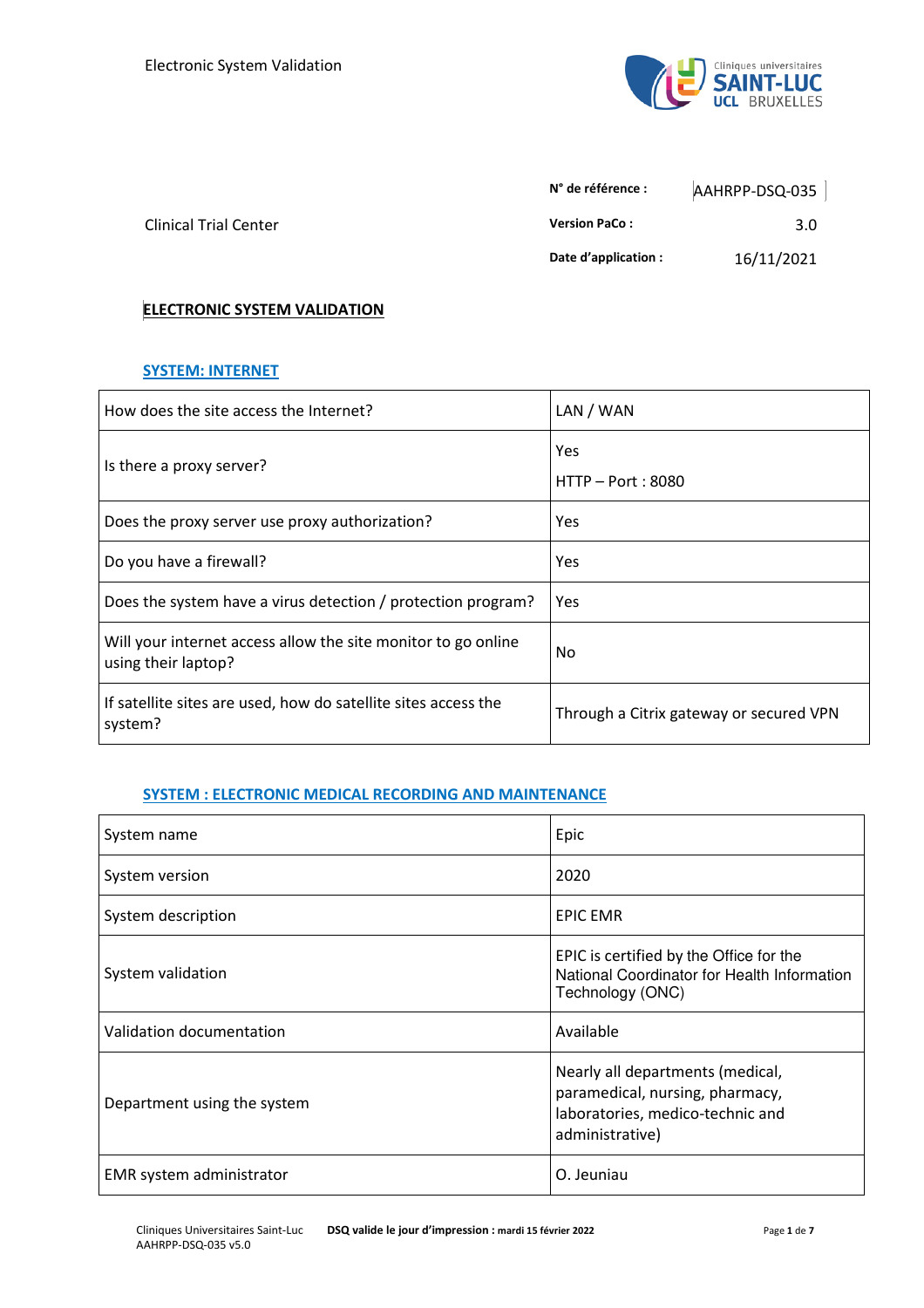| Who is the system owner?                                                                                                                        | Hospital IT department                                                                                                                           |
|-------------------------------------------------------------------------------------------------------------------------------------------------|--------------------------------------------------------------------------------------------------------------------------------------------------|
| Specification data capture: is the medical record recorded on<br>paper, in an electronic system or a combination of both?                       | Predominantly electronic system. Some<br>scanned docs.                                                                                           |
| What kind of electronic medical record system is it for?                                                                                        | <b>EPIC Entreprise</b>                                                                                                                           |
| What processes are in place should there be a failure of the<br>electronic medical record system?                                               | Business Continuty Access system (read-<br>only version).                                                                                        |
| - backup medium                                                                                                                                 | backup: disk                                                                                                                                     |
| - backup frequency                                                                                                                              | requency: 1/day                                                                                                                                  |
| - storage                                                                                                                                       | storage : on-site/ secure dual location                                                                                                          |
| Is the data in the system regularly backed up in case of system<br>failure or loss of data?                                                     | Yes                                                                                                                                              |
| Has the restoration of data been tested?                                                                                                        | Yes                                                                                                                                              |
| In case of EMR software updates, is there a process to verify<br>that this update will not have a negative impact on the data in<br>the system? | Yes, the release process includes at least<br>testing in 3 environment before PRD (REL,<br>POC, TST)                                             |
| How are modifications and system updates handled/validated?                                                                                     | Following Epic release-to-production<br>procedure                                                                                                |
| How are problems concerning the electronic medical systems<br>such as system failure solved and documented?                                     | Incidents in ITIL tracking system, created<br>and documented                                                                                     |
| Is there someone at the site who maintains the computers<br>and/or the computer network?                                                        | Yes<br>- Contact name : Olivier Jeuniau<br>- Contact phone:<br>$+32 - 2 - 7642460$<br>- Contact email :<br>olivier.jeuniau@saintluc.uclouvain.be |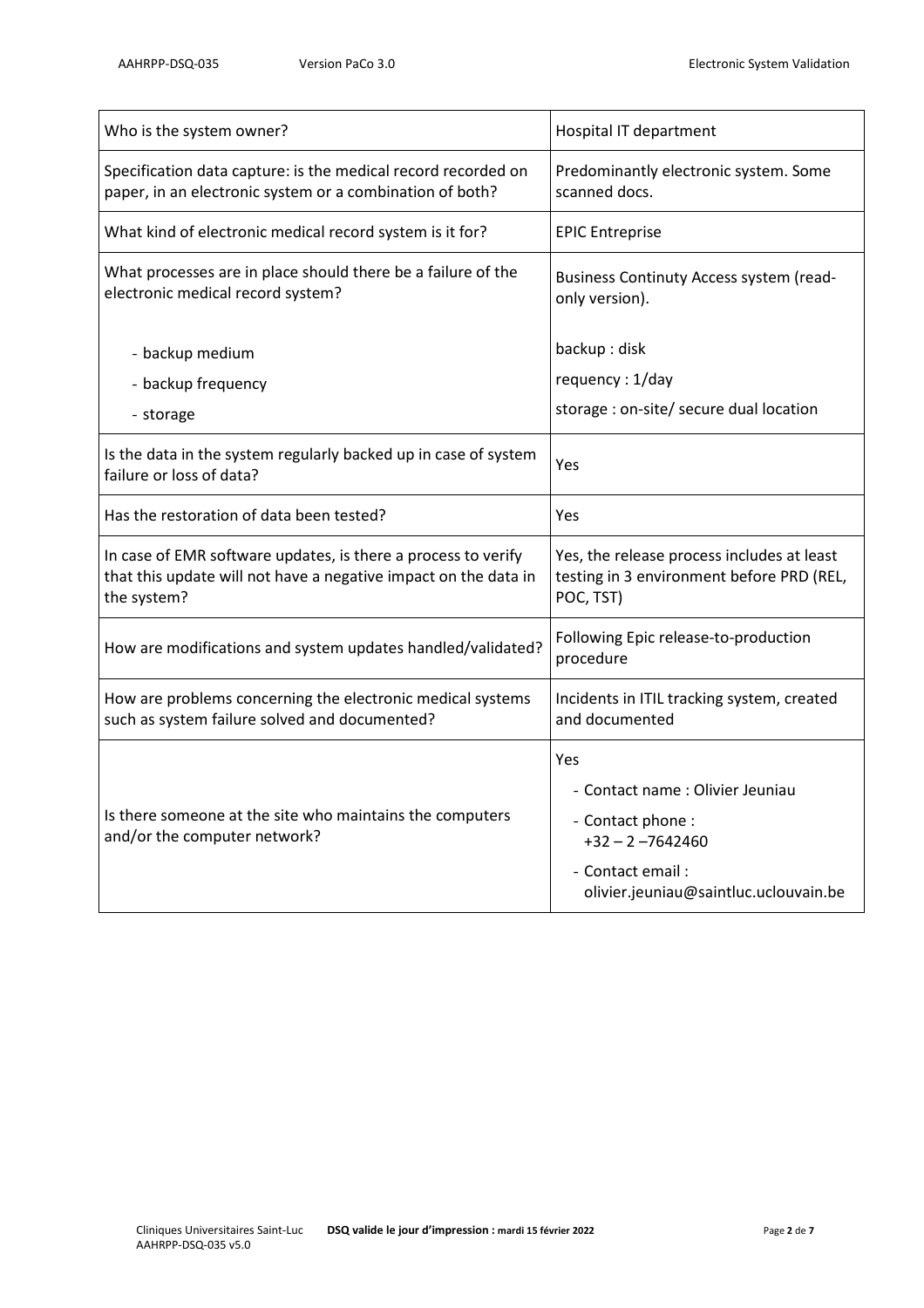# **ELECTRONIC MEDICAL USER ACCESS & SECURITY**

| Do you have a written procedure for management of<br>EMRs/eSource including for account creation and management<br>for electronic records systems? | Yes                                                                                                                                                                                                                                                                                                                                                                                                                                   |
|----------------------------------------------------------------------------------------------------------------------------------------------------|---------------------------------------------------------------------------------------------------------------------------------------------------------------------------------------------------------------------------------------------------------------------------------------------------------------------------------------------------------------------------------------------------------------------------------------|
| Are users required to complete training before providing access<br>to the EMR/eSource system?                                                      | Yes                                                                                                                                                                                                                                                                                                                                                                                                                                   |
| Is there a record of the names of authorized personnel, their<br>titles and their access privileges?                                               | Yes                                                                                                                                                                                                                                                                                                                                                                                                                                   |
| Is access to the electronic medical record system restricted to<br>staff by unique identifiable login and password?                                | Yes<br>Limiting system access to authorized<br>individuals. Orbac approach - individual<br>account - specific rules for logical access<br>control<br>We have a user account management<br>process for create, manage and revoke user<br>account.<br>The following controls are in place to limit<br>access:<br>- unique user accounts with user ID and<br>password.<br>- Locks user account after serveral failed<br>logs in attempts |
| Is the system protected from unauthorized access?                                                                                                  | Yes                                                                                                                                                                                                                                                                                                                                                                                                                                   |
| Are uses IDs and passwords required to access the system?                                                                                          | Yes                                                                                                                                                                                                                                                                                                                                                                                                                                   |
| Are the passwords kept confidential?                                                                                                               | Yes                                                                                                                                                                                                                                                                                                                                                                                                                                   |
| Do passwords periodically expire, requiring use of a new<br>password?                                                                              | Yes                                                                                                                                                                                                                                                                                                                                                                                                                                   |
| Which password protections are in place (alpha/numeric<br>letters, minimum length, password expiration, limited log-in<br>attempts) ?              | Password must be changed at least after 6<br>months, locks user account after serveral<br>failed logs in attempts. Complexity and<br>lengths of the passwords has been adapted<br>in 2021.<br>Recommendations to users :<br>Never, ever share your password with<br>family<br>including<br>members,<br>anyone,<br>students,<br>supervisors,<br>supportstaff,<br>or<br>others.                                                         |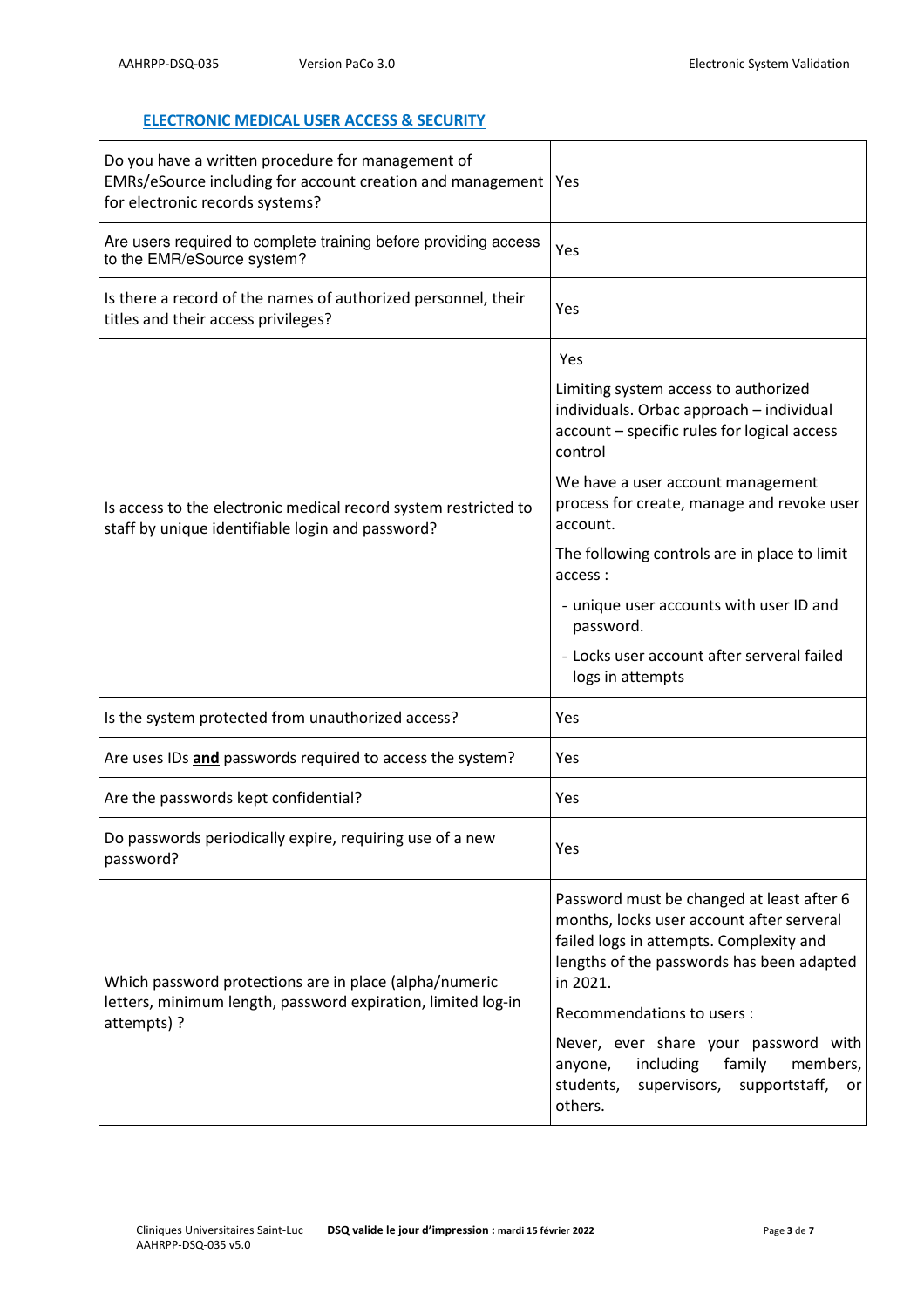|                                                                                                               | Never keep your password in a computer<br>file, on your desk, or in other obvious or<br>easily accessible locations.                                                                                                                                                                                                                                                   |
|---------------------------------------------------------------------------------------------------------------|------------------------------------------------------------------------------------------------------------------------------------------------------------------------------------------------------------------------------------------------------------------------------------------------------------------------------------------------------------------------|
|                                                                                                               | When developing passwords, do not use<br>dictionary words, foreign words, simple<br>transformations, repeated words, names of<br>keyboard<br>people,<br>sequences,<br>phone<br>numbers, or words with vowels removed,<br>even if the system might allow this. Do use a<br>line from a song or verse together with<br>mixed cases, punctuation marks,<br>and<br>numbers |
|                                                                                                               | Change your password frequently, at least<br>every three (3) months, even if not<br>prompted or required to doso by the<br>system.                                                                                                                                                                                                                                     |
| Are there any procedures or consequences when misuse of the<br>login and/or password is established?          | Yes. Possible reactivation after analyze by<br>the Access Management board.                                                                                                                                                                                                                                                                                            |
| Is there an automatic log off to protect the workstation during<br>periods of inactivity?                     | Yes                                                                                                                                                                                                                                                                                                                                                                    |
| Locks the computer after several failed attempts?                                                             | Yes                                                                                                                                                                                                                                                                                                                                                                    |
| Is the electronic medical record system protected from<br>modifications by users?                             | Yes                                                                                                                                                                                                                                                                                                                                                                    |
| Is access to certain system functions controlled based upon the<br>user's role? (read, write, change, delete) | Yes                                                                                                                                                                                                                                                                                                                                                                    |

#### **ELECTRONIC MEDICAL RECORDING AND ACCESS TO THE DATA**

| Are electronic signatures used in the system?                                    | Yes |
|----------------------------------------------------------------------------------|-----|
| Are electronic signatures protected from editing<br>(cutting/pasting)?           | No. |
| When signed record is altered is the signature made invalid<br>and replaced?     | Yes |
| Are electronic signatures protected from intentional or<br>unintentional misuse? | Yes |
| Does the electronic record identify?                                             |     |
| - The person who first observed the data?                                        | No. |
| - The person who entered the data in the system?                                 | Yes |
| - The person who attested that the data is correct?                              | Yes |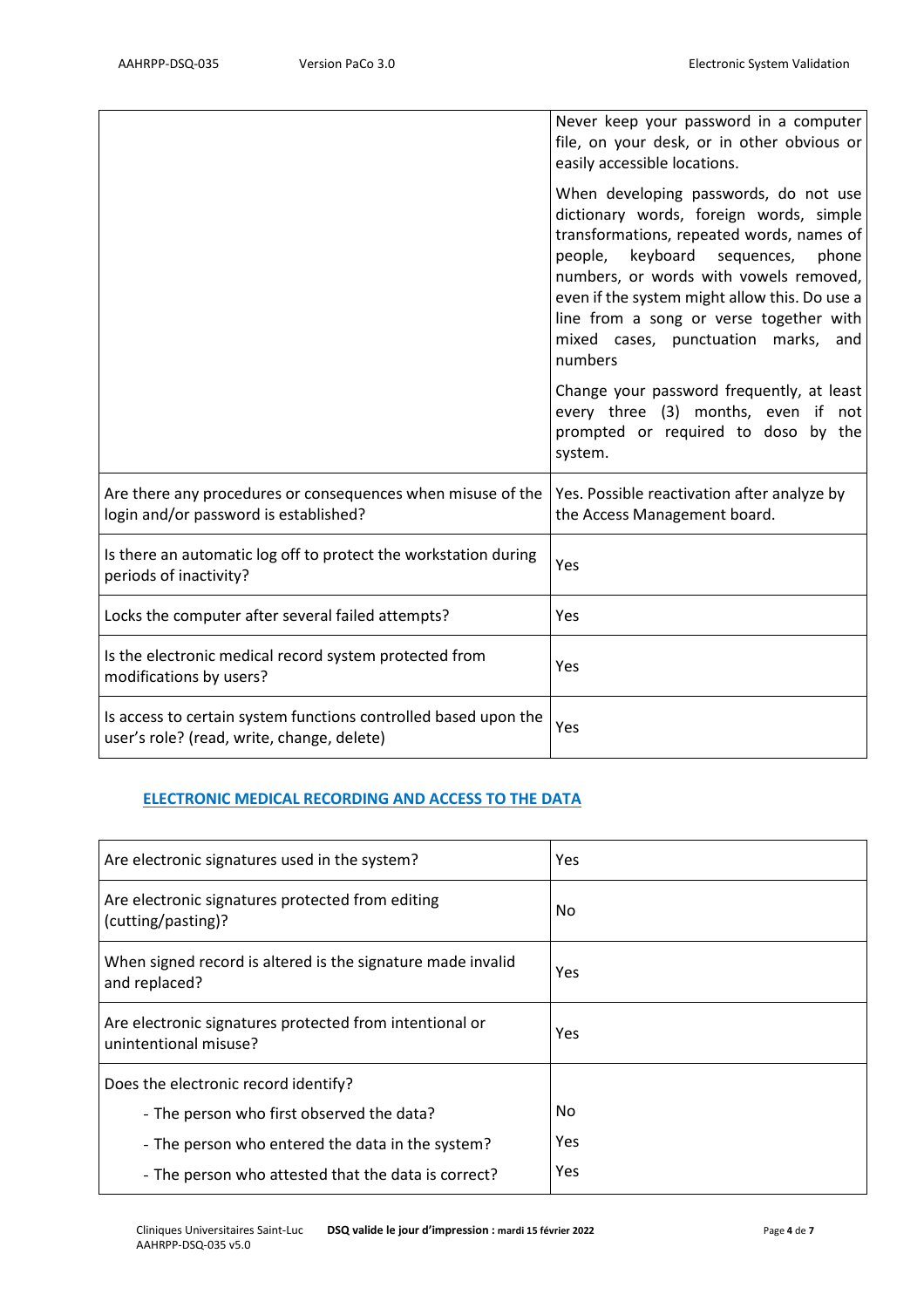| Is the signature supported by an encrypted digital or electronic<br>certificate that allows verification of its authenticity by others<br>who might use or receive the record? (e.g. Public/Private Key<br>Encryption) | No cryptographic signature in EPIC                                                                                             |
|------------------------------------------------------------------------------------------------------------------------------------------------------------------------------------------------------------------------|--------------------------------------------------------------------------------------------------------------------------------|
| Does any printed or electronic copy of a signed record include<br>all the elements of the signature and audit trail?                                                                                                   | Yes                                                                                                                            |
| Is there a way to easily identify data that has been changed?<br>(e.g. Flag, different colour on the screen)                                                                                                           | Yes                                                                                                                            |
| Is there an <b>audit-trail</b> of all changes made to electronic medical<br>record system that maintain a record of?<br>- the original data                                                                            | Yes<br>Yes                                                                                                                     |
| - the changed data                                                                                                                                                                                                     | Yes                                                                                                                            |
| - who made the change                                                                                                                                                                                                  | Yes                                                                                                                            |
| - the reason for the change                                                                                                                                                                                            | No (depends on the data type). A comment<br>section is available to document and<br>explain the encoded data that are changed. |
| - who approved the change                                                                                                                                                                                              | Yes                                                                                                                            |
| - date (YMD) and time (HM) of any change                                                                                                                                                                               | Yes                                                                                                                            |
| - do users have direct access to the audit trail?                                                                                                                                                                      | Yes, partially                                                                                                                 |
| - Is it possible to retrieve data about the read history of<br>system users?                                                                                                                                           | Yes                                                                                                                            |
| - How is audit trail generated?                                                                                                                                                                                        | By the system                                                                                                                  |
| - Can the audit trail be edited or turned off?                                                                                                                                                                         | No                                                                                                                             |
| - Is the electronic audit trail secure?                                                                                                                                                                                | Yes                                                                                                                            |
| - Will the audit trail be retained as long as the electronic<br>record is required to be stored?                                                                                                                       | Yes                                                                                                                            |
| - Can audit trail be printed completely ?                                                                                                                                                                              | Yes                                                                                                                            |
| If an admin support/study nurse/study coordinator enters data<br>for an investigator, is the data reviewed/validated by the<br>investigator?                                                                           | Yes                                                                                                                            |
| If yes, is the investigators' review/validation documented in<br>the system?                                                                                                                                           | Yes                                                                                                                            |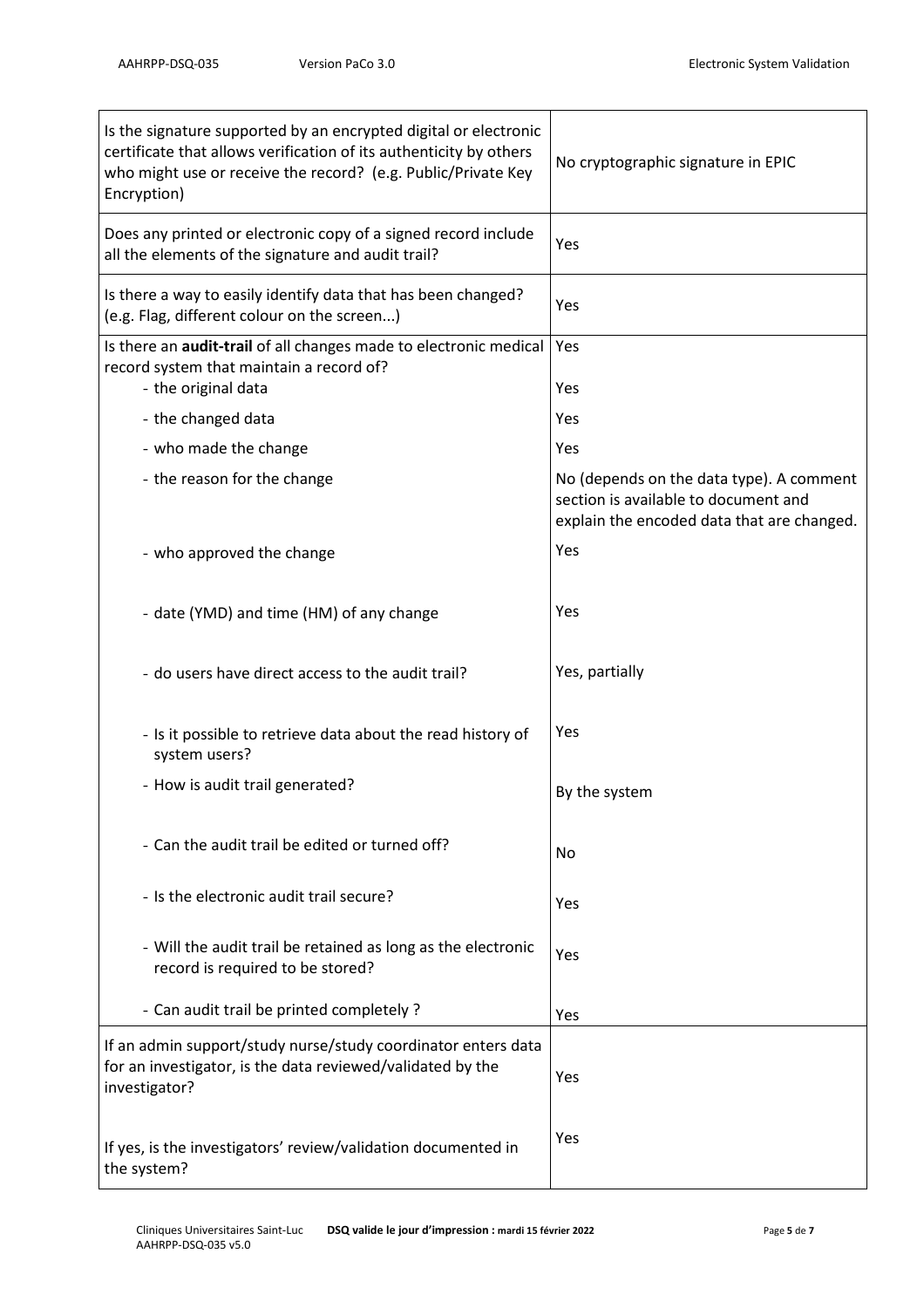| Can data be printed completely?                                      | Yes |
|----------------------------------------------------------------------|-----|
| Are copies of the EMR certified with name, date and signature?   Yes |     |

#### **ELECTRONIC MEDICAL RECORDING: DATA CONTROL BY MONITORS**

| How will the monitor verify source data?                                                                                                                                                                                                                           | The monitor will be given a separate<br>ID/password to review electronic medical<br>records at a computer terminal |
|--------------------------------------------------------------------------------------------------------------------------------------------------------------------------------------------------------------------------------------------------------------------|--------------------------------------------------------------------------------------------------------------------|
| Will the password used by the monitor give him/her read-only<br>access?                                                                                                                                                                                            | Yes                                                                                                                |
| Will the password used by the monitor give him/her only<br>access to the electronic medical records of the patients<br>included in the trial?                                                                                                                      | Yes                                                                                                                |
| Could an audit trail be provided to confirm only records of<br>study specific subjects have been accessed by Site Monitor?                                                                                                                                         | Yes                                                                                                                |
| Do passwords periodically expire, requiring use of a new<br>password?                                                                                                                                                                                              | Access valid for a period of 1 year.                                                                               |
| Is there a relevant site SOP about access for monitors?                                                                                                                                                                                                            | Yes                                                                                                                |
| Should the monitor complete/sign a document for EMR<br>access?                                                                                                                                                                                                     | Yes                                                                                                                |
| Does the EMR system include scanned original paper<br>document?                                                                                                                                                                                                    | Yes                                                                                                                |
| Is the scanning and uploading of paper originals completed<br>using a formalised, documented procedure, including as a<br>minimum the following requirements:                                                                                                      | Yes                                                                                                                |
| - Scanned documents are certified as copies through QC<br>checks that verify scan quality, legibility, completeness, page<br>counts, etc.<br>- Copies are maintained chronologically, legibly (including<br>maintaining colour coding) and in a searchable format. |                                                                                                                    |
| - There is supporting documentation that includes what<br>documents were transferred, when and how the scanning<br>took place and by whom (i.e. metadata)                                                                                                          |                                                                                                                    |
| Can these paper documents be accessed by the monitor for<br>verification?                                                                                                                                                                                          | No. Original records are destroyed                                                                                 |
| If no, can a copy of the relevant site SOP be made available to<br>the monitor?                                                                                                                                                                                    | Yes                                                                                                                |